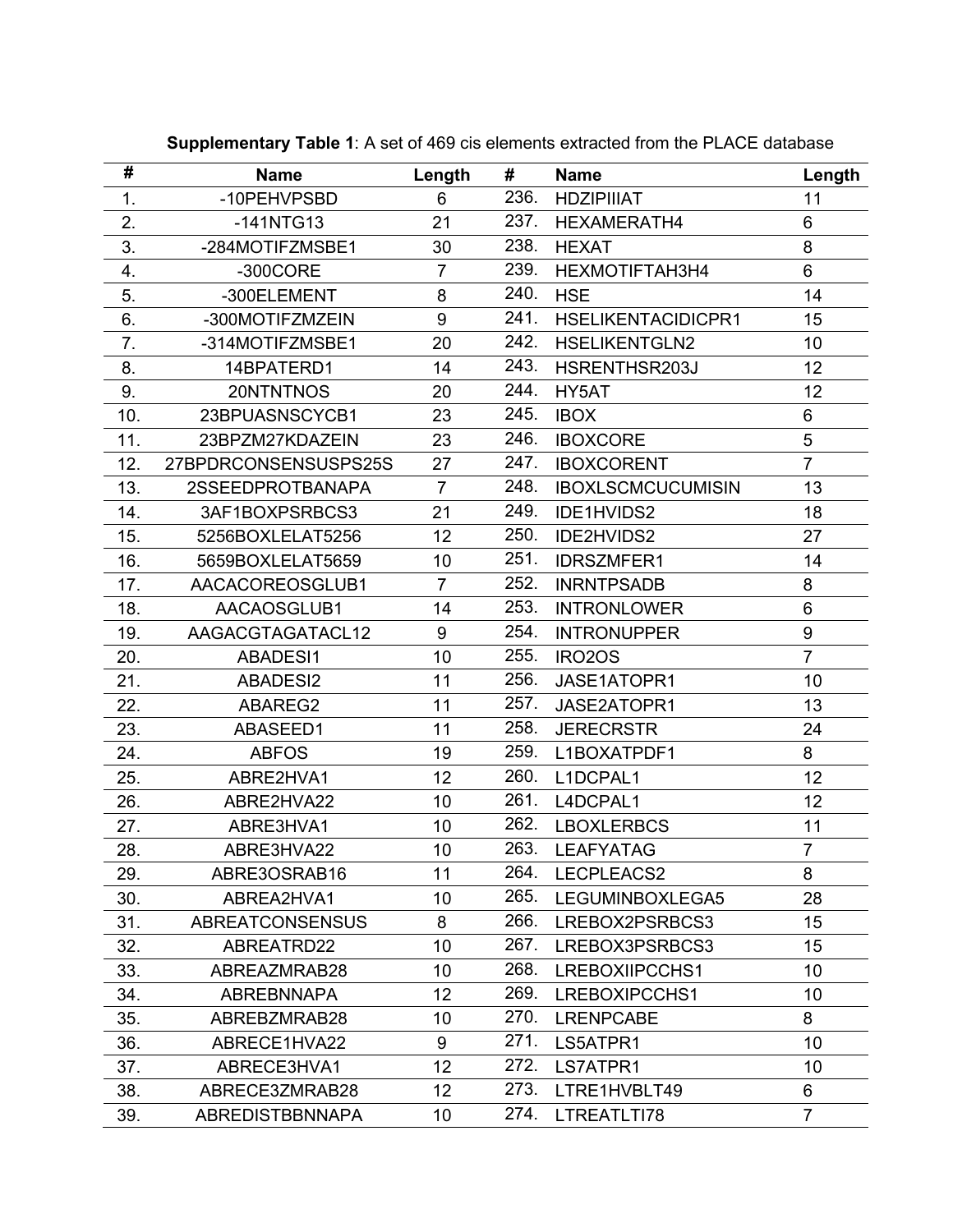| 40. | ABRELATERD1                 | 5              | 275. | LTRECOREATCOR15       | 5              |
|-----|-----------------------------|----------------|------|-----------------------|----------------|
| 41. | <b>ABREMOTIFAOSOSEM</b>     | 8              | 276. | MARABOX1              | 10             |
| 42. | ABREMOTIFIIIOSRAB16B        | 10             | 277. | <b>MARARS</b>         | 11             |
| 43. | ABREMOTIFIOSRAB16B          | 10             | 278. | MARCEN3               | 25             |
| 44. | ABREOSRAB21                 | 8              | 279. | <b>MARTBOX</b>        | 10             |
| 45. | <b>ABRERATCAL</b>           | $\overline{7}$ | 280. | <b>MEJARELELOX</b>    | 17             |
| 46. | <b>ABRETAEM</b>             | 11             | 281. | MNF1ZMPPC1            | 8              |
| 47. | ABREZMRAB28                 | 8              | 282. | <b>MREATCHS</b>       | 12             |
| 48. | <b>ACEATCHS</b>             | 10             | 283. | MRNA3ENDTAH3          | 10             |
| 49. | <b>ACGTABOX</b>             | 6              | 284. | MRNASTA1CRPSBD        | 12             |
| 50. | ACGTABREMOTIFA2OSEM         | $\overline{7}$ | 285. | MRNASTA2CRPSBD        | $\overline{7}$ |
| 51. | <b>ACGTABREMOTIFAOSOSEM</b> | 8              | 286. | <b>MSACRCYM</b>       | 9              |
| 52. | ACGTATERD1                  | 4              | 287. | MYB1AT                | $\,6$          |
| 53. | <b>ACGTCBOX</b>             | 6              | 288. | MYB1LEPR              | $\overline{7}$ |
| 54. | ACGTOSGLUB1                 | $\overline{7}$ | 289. | MYB26PS               | 8              |
| 55. | ACGTROOT1                   | 10             | 290. | MYB2AT                | $\,6$          |
| 56. | ACGTSEED2                   | 11             | 291. | MYB2CONSENSUSAT       | 6              |
| 57. | ACGTSEED3                   | 10             | 292. | MYBATRD22             | $\overline{7}$ |
| 58. | <b>ACGTTBOX</b>             | 6              | 293. | <b>MYBCORE</b>        | 6              |
| 59. | <b>ACIIIPVPAL2</b>          | 9              | 294. | MYBCOREATCYCB1        | 5              |
| 60. | <b>ACIIPVPAL2</b>           | 12             | 295. | <b>MYBGAHV</b>        | $\overline{7}$ |
| 61. | <b>ACIPVPAL2</b>            | 10             | 296. | <b>MYBPLANT</b>       | 8              |
| 62. | <b>AGAMOUSATCONSENSUS</b>   | 16             | 297. | <b>MYBPZM</b>         | $\,6$          |
| 63. | <b>AGATCONSENSUS</b>        | 15             | 298. | MYBST1                | 5              |
| 64. | <b>AGCBOXNPGLB</b>          | $\overline{7}$ | 299. | MYCATERD1             | 6              |
| 65. | <b>AGL1ATCONSENSUS</b>      | 18             | 300. | MYCATRD22             | 6              |
| 66. | <b>AGL2ATCONSENSUS</b>      | 18             | 301. | <b>MYCCONSENSUSAT</b> | 6              |
| 67. | <b>AGL3ATCONSENSUS</b>      | 16             | 302. | <b>NAPINMOTIFBN</b>   | $\overline{7}$ |
| 68. | <b>AGMOTIFNTMYB2</b>        | 8              | 303. | <b>NDEGMSAUR</b>      | 30             |
| 69. | <b>AGTACSAO</b>             | 28             | 304. | NODCON1GM             | 6              |
| 70. | ALF1NTPARC                  | 17             | 305. | NODCON2GM             | 5              |
| 71. | ALF2NTPARB                  | 18             | 306. | NONAMERATH4           | 9              |
| 72. | AMMORESIIUDCRNIA1           | 8              | 307. | NONAMERMOTIFTAH3H4    | 9              |
| 73. | AMMORESIVDCRNIA1            | $\overline{7}$ | 308. | <b>NRRBNEXTA</b>      | 8              |
| 74. | AMMORESVDCRNIA1             | 9              | 309. | NTBBF1ARROLB          | 6              |
| 75. | AMYBOX1                     | $\overline{7}$ | 310. | O2F1BE2S1             | 10             |
| 76. | AMYBOX2                     | $\overline{7}$ | 311. | O2F2BE2S1             | 10             |
| 77. | ANAERO1CONSENSUS            | $\overline{7}$ | 312. | O2F3BE2S1             | 10             |
| 78. | ANAERO2CONSENSUS            | 6              | 313. | OBF5ATGST6            | 26             |
| 79. | ANAERO3CONSENSUS            | $\overline{7}$ | 314. | OBP1ATGST6            | 11             |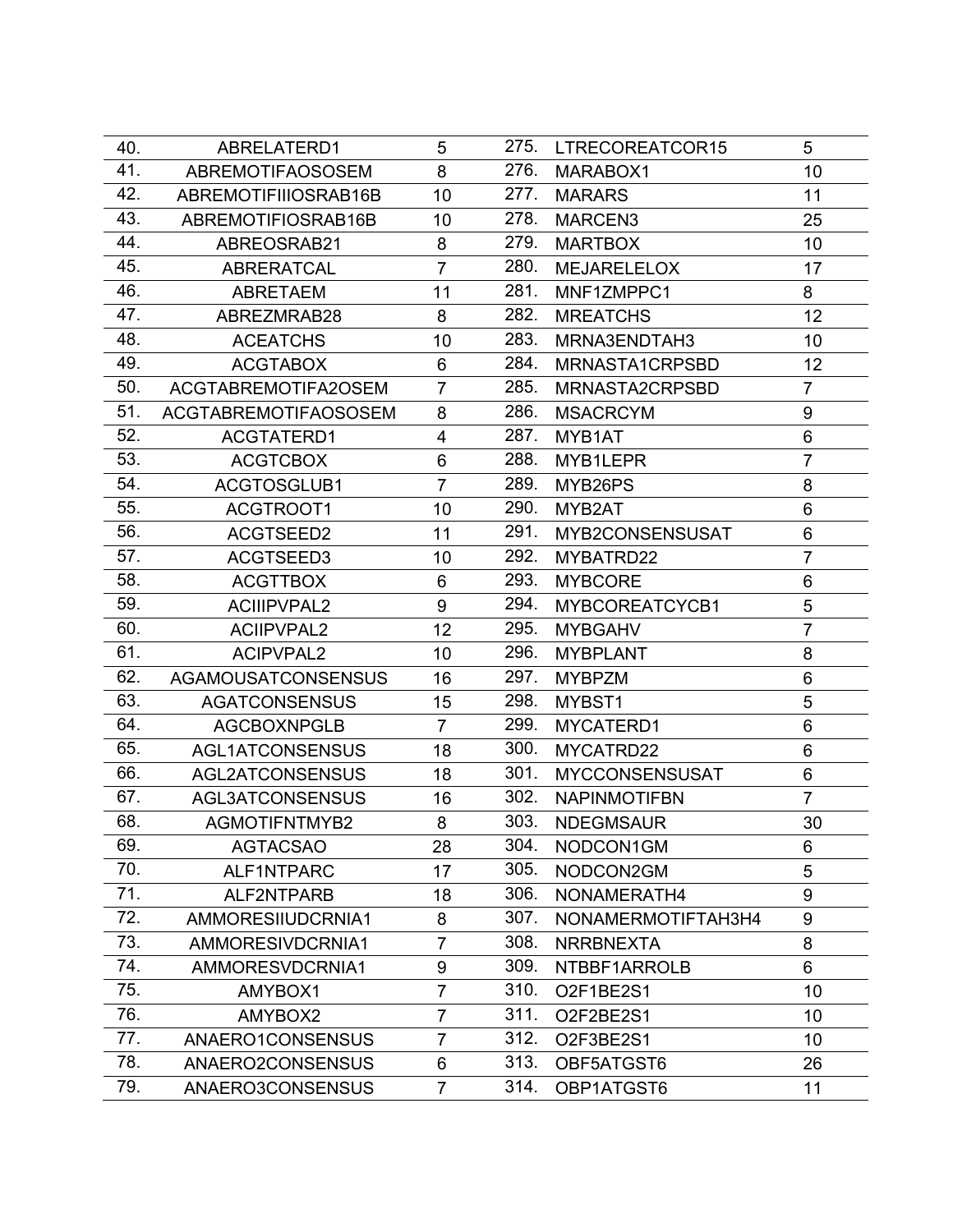| 80.  | ANAERO4CONSENSUS      | 9              | 315. | <b>OCETYPEIIINTHISTONE</b> | 30              |
|------|-----------------------|----------------|------|----------------------------|-----------------|
| 81.  | ANAERO5CONSENSUS      | 9              | 316. | <b>OCETYPEIINTHISTONE</b>  | 11              |
| 82.  | ANAEROBICCISZMGAPC4   | 20             | 317. | <b>OCETYPEINTHISTONE</b>   | 18              |
| 83.  | ARE1                  | 11             | 318. | <b>OCSELEMENTAT</b>        | 20              |
| 84.  | ARECOREZMGAPC4        | 10             | 319. | <b>OCSENHANMOTIFAT</b>     | 16              |
| 85.  | ARELIKEGHPGDFR2       | 17             | 320. | OCSGMGH24                  | 24              |
| 86.  | <b>ARFAT</b>          | 6              | 321. | OCSGMHSP26A                | 20              |
| 87.  | ARR1AT                | 5              | 322. | OCTAMERMOTIFTAH3H4         | 8               |
| 88.  | AS1CAMV               | 29             | 323. | <b>OCTAMOTIF2</b>          | 8               |
| 89.  | <b>AS1LIKECSHPRA</b>  | 15             | 324. | OPAQUE2ZM22Z               | 10              |
| 90.  | ASF1ATNOS             | 21             | 325. | OPAQUE2ZMB32               | 10              |
| 91.  | ASF1MOTIFCAMV         | 5              | 326. | OSE1ROOTNODULE             | 6               |
| 92.  | ASF1NTPARA            | 18             | 327. | OSE2ROOTNODULE             | 5               |
| 93.  | AT1BOX                | 12             | 328. | P <sub>1</sub> BS          | 8               |
| 94.  | ATHB1ATCONSENSUS      | 9              | 329. | <b>PALBOXAPC</b>           | 6               |
| 95.  | ATHB2ATCONSENSUS      | 9              | 330. | <b>PALBOXLPC</b>           | 11              |
| 96.  | ATHB5ATCORE           | 9              | 331. | <b>PALBOXPPC</b>           | 14              |
| 97.  | ATHB6COREAT           | 9              | 332. | PALINDROMICCBOXGM          | 8               |
| 98.  | <b>ATRICHPSPETE</b>   | 31             | 333. | <b>PASNTPARA</b>           | 20              |
| 99.  | <b>AUXREPSIAA4</b>    | 8              | 334. | PE1ASPHYA3                 | 22              |
| 100. | AUXRETGA1GMGH3        | 8              | 335. | PE2FNTRNR1A                | 8               |
| 101. | AUXRETGA2GMGH3        | 9              | 336. | PE3ASPHYA3                 | 31              |
| 102. | B2GMAUX28             | 10             | 337. | <b>PIATGAPB</b>            | 8               |
| 103. | <b>BBOXSITE1STPAT</b> | 10             | 338. | <b>PIIATGAPB</b>           | 20              |
| 104. | BIHD1OS               | 5              | 339. | POLASIG1                   | 6               |
| 105. | BOX1PSGS2             | 11             | 340. | POLASIG2                   | $\overline{7}$  |
| 106. | BOX1PVCHS15           | 14             | 341. | POLASIG3                   | 6               |
| 107. | BOX2PSGS2             | 11             | 342. | POLLEN1LELAT52             | 5               |
| 108. | BOX2PVCHS15           | 14             | 343. | POLLEN2LELAT52             | 9               |
| 109. | BOX3PVCHS15           | 14             | 344. | PR2GCNT                    | 11              |
| 110. | BOXBPSAS1             | 14             | 345. | <b>PREATPRODH</b>          | 6               |
| 111. | BOXC'PSAS1            | 18             | 346. | PRECONSCRHSP70A            | 24              |
| 112. | BOXCPSAS1             | $\overline{7}$ | 347. | <b>PREMOTIFNPCABE</b>      | 12 <sub>2</sub> |
| 113. | <b>BOXICHS</b>        | 16             | 348. | <b>PROLAMINBOX</b>         | 15              |
| 114. | <b>BOXIINTPATPB</b>   | 6              | 349. | PROLAMINBOXOSGLUB1         | 7               |
| 115. | <b>BOXIIPCCHS</b>     | $\overline{7}$ | 350. | <b>PROXBBNNAPA</b>         | 8               |
| 116. | <b>BOXINTPATPB</b>    | 21             | 351. | PSREGIONZMZM13             | 31              |
| 117. | <b>BOXLCOREDCPAL</b>  | $\overline{7}$ | 352. | PYRIMIDINEBOXHVEPB1        | 8               |
| 118. | BP5OSWX               | $\overline{7}$ | 353. | PYRIMIDINEBOXOSRAMY1A      | 6               |
| 119. | <b>BS1EGCCR</b>       | 6              | 354. | QARBNEXTA                  | $\overline{7}$  |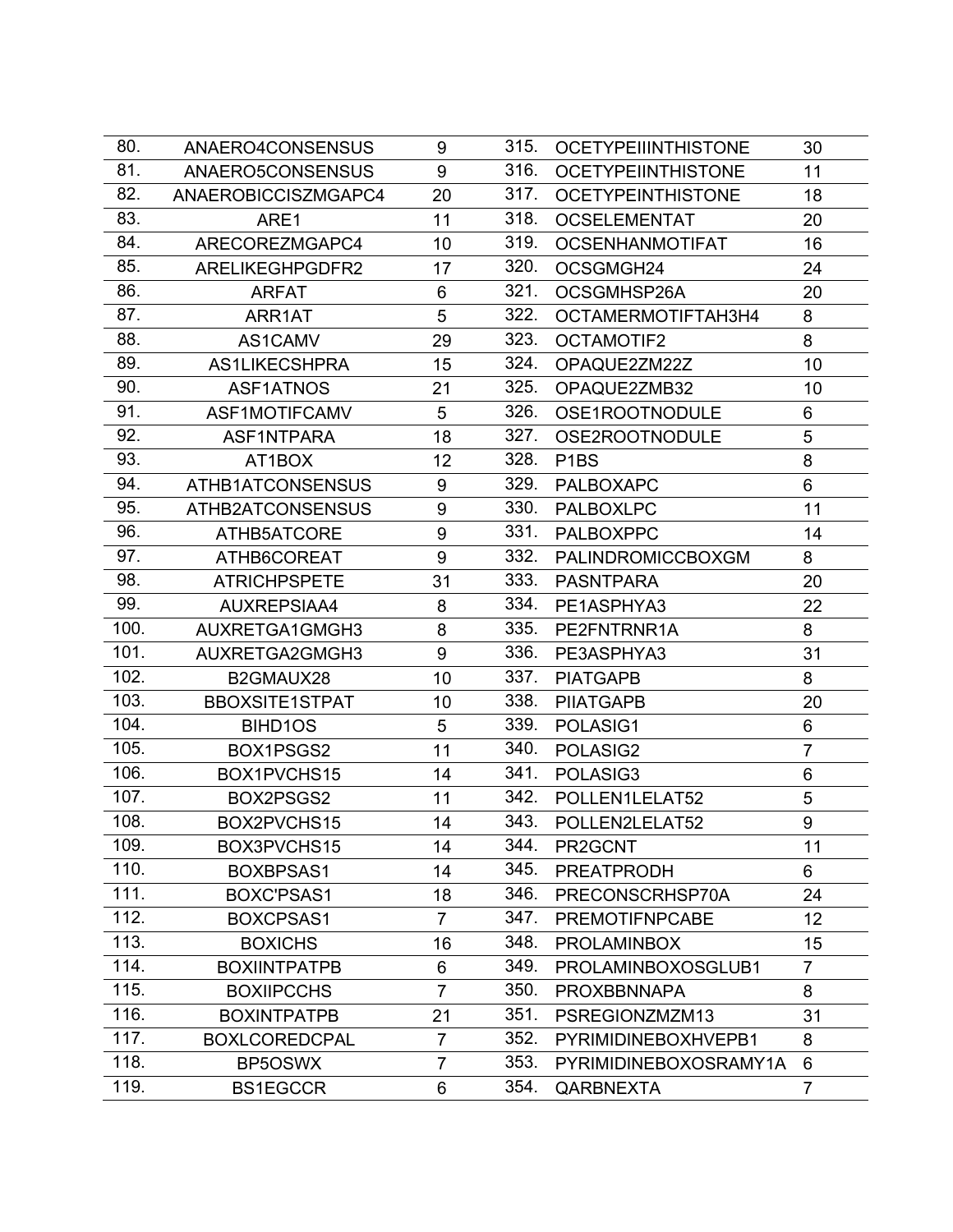| 120. | C1GMAUX28              | 16             | 355. | QELEMENTZMZM13            | 6               |
|------|------------------------|----------------|------|---------------------------|-----------------|
| 121. | C1MOTIFZMBZ2           | 11             | 356. | RAV1AAT                   | 5               |
| 122. | C2GMAUX28              | 20             | 357. | RAV1BAT                   | 6               |
| 123. | CAATBOX1               | $\overline{4}$ | 358. | RBCSBOX2PS                | 14              |
| 124. | CAATBOX2               | 9              | 359. | RBCSBOX3PS                | 12 <sub>2</sub> |
| 125. | CACGCAATGMGH3          | 8              | 360. | <b>RBCSCONSENSUS</b>      | $\overline{7}$  |
| 126. | <b>CACGTGMOTIF</b>     | 6              | 361. | <b>RBCSGBOXPS</b>         | 11              |
| 127. | CACTFTPPCA1            | 4              | 362. | RBENTGA3                  | 11              |
| 128. | <b>CANBNNAPA</b>       | $\overline{7}$ | 363. | RE1ASPHYA3                | 11              |
| 129. | CAREOSREP1             | 6              | 364. | REALPHALGLHCB21           | 6               |
| 130. | CARG1ATAP3             | 18             | 365. | REBETALGLHCB21            | 6               |
| 131. | CARG2ATAP3             | 18             | 366. | REGION1OSOSEM             | 16              |
| 132. | CARG3ATAP3             | 18             | 367. | <b>RGATAOS</b>            | 9               |
| 133. | <b>CARGATCONSENSUS</b> | 10             | 368. | RHERPATEXPA7              | 6               |
| 134. | CARGCW8GAT             | 10             | 369. | RNFG1OS                   | 11              |
| 135. | <b>CARGNCAT</b>        | 12             | 370. | RNFG2OS                   | 15              |
| 136. | <b>CATATGGMSAUR</b>    | 6              | 371. | ROOTMOTIFTAPOX1           | 5               |
| 137. | <b>CBFHV</b>           | 6              | 372. | RSEPVGRP1                 | 12              |
| 138. | CCA1ATLHCB1            | 8              | 373. | RSEPVGRP18                | 26              |
| 139. | CCAATBOX1              | 5              | 374. | <b>RSRBNEXTA</b>          | 17              |
| 140. | CCTCGTGTCTCGMGH3       | 11             | 375. | RYREPEAT4                 | 13              |
| 141. | CDA1ATCAB2             | 8              | 376. | <b>RYREPEATBNNAPA</b>     | 6               |
| 142. | CE3OSOSEM              | 10             | 377. | RYREPEATGMGY2             | $\overline{7}$  |
| 143. | <b>CELLCYCLESC</b>     | 8              | 378. | <b>RYREPEATLEGUMINBOX</b> | $\overline{7}$  |
| 144. | CEREGLUBOX1PSLEGA      | 9              | 379. | RYREPEATVFLEB4            | 8               |
| 145. | CEREGLUBOX2PSLEGA      | 8              | 380. | S1FBOXSORPS1L21           | 6               |
| 146. | CEREGLUBOX3PSLEGA      | 9              | 381. | S1FSORPL21                | 8               |
| 147. | CGACGOSAMY3            | 5              | 382. | S2FSORPL21                | 9               |
| 148. | <b>CGCGBOXAT</b>       | 6              | 383. | <b>SARECAMV</b>           | 21              |
| 149. | CGF1ATCAB2             | 31             | 384. | SB1NPABC1                 | 16              |
| 150. | CGTGTSPHZMC1           | 16             | 385. | SB3NPABC1                 | 15              |
| 151. | <b>CIACADIANLELHC</b>  | 10             | 386. | <b>SBOXATRBCS</b>         | 8               |
| 152. | CMSRE1IBSPOA           | $\overline{7}$ | 387. | SE1PVGRP18                | 24              |
| 153. | CONSERVED11NTZMATP1    | 11             | 388. | SE2PVGRP1                 | 24              |
| 154. | <b>COREOS</b>          | 28             | 389. | SEBFCONSSTPR10A           | $\overline{7}$  |
| 155. | <b>CPBCSPOR</b>        | 6              | 390. | SEF1MOTIF                 | 9               |
| 156. | <b>CPRFPCCHS</b>       | 10             | 391. | SEF3MOTIFGM               | 6               |
| 157. | CRTDREHVCBF2           | 6              | 392. | SEF4MOTIFGM7S             | $\overline{7}$  |
| 158. | CTRMCAMV35S            | 9              | 393. | SGBFGMGMAUX28             | 10              |
| 159. | <b>CURECORECR</b>      | 4              | 394. | SITE1SORPS1               | 14              |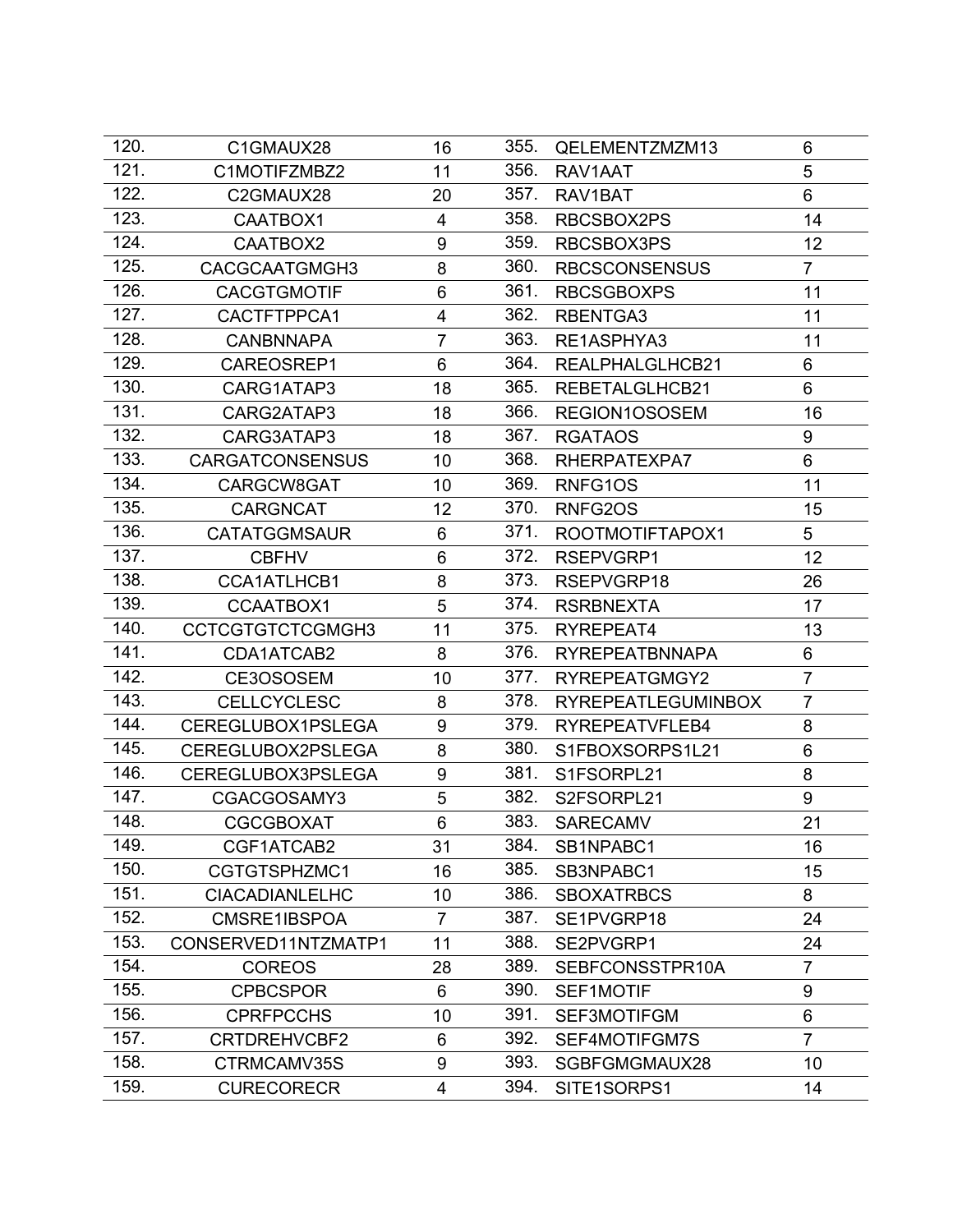| 160. | <b>CYTOSITECSHPRA</b> | 13             | 395. | SITE3SORPS1          | 14             |
|------|-----------------------|----------------|------|----------------------|----------------|
| 161. | D1GMAUX28             | 10             | 396. | <b>SITEIIAOSPCNA</b> | 9              |
| 162. | D2GMAUX28             | 12             | 397. | <b>SITEIIATCYTC</b>  | 6              |
| 163. | D3GMAUX28             | 11             | 398. | <b>SITEIIBOSPCNA</b> | 9              |
| 164. | D4GMAUX28             | 9              | 399. | <b>SITEIOSPCNA</b>   | 8              |
| 165. | DE1PSPRA2             | 12             | 400. | SORLIP1AT            | 5              |
| 166. | <b>DOFCOREZM</b>      | $\overline{4}$ | 401. | SORLIP2AT            | 5              |
| 167. | DPBFCOREDCDC3         | $\overline{7}$ | 402. | SORLIP3AT            | 9              |
| 168. | DR5GMGH3              | 11             | 403. | SORLIP4AT            | 9              |
| 169. | DRE1COREZMRAB17       | $\overline{7}$ | 404. | SORLIP5AT            | $\overline{7}$ |
| 170. | DRE2COREZMRAB17       | 6              | 405. | SORLREP2AT           | 9              |
| 171. | <b>DRECRTCOREAT</b>   | 6              | 406. | SORLREP3AT           | 9              |
| 172. | DREDR1ATRD29AB        | 9              | 407. | SORLREP4AT           | 9              |
| 173. | E2F1OSPCNA            | 8              | 408. | SORLREP5AT           | 10             |
| 174. | E2FANTRNR             | 8              | 409. | SP8BFIBSP8AIB        | 8              |
| 175. | E2FAT                 | 9              | 410. | SP8BFIBSP8BIB        | $\overline{7}$ |
| 176. | E2FBNTRNR             | 8              | 411. | SPHCOREZMC1          | 9              |
| 177. | <b>E2FCONSENSUS</b>   | 8              | 412. | SPHZMC1              | 11             |
| 178. | <b>EBOXBNNAPA</b>     | 6              | 413. | <b>SREATMSD</b>      | 6              |
| 179. | EECCRCAH1             | $\overline{7}$ | 414. | SRENTTTO1            | 13             |
| 180. | EIN3ATERF1            | 28             | 415. | SURE1STPAT21         | 9              |
| 181. | ELEMENT1GMLBC3        | 24             | 416. | SURE2STPAT21         | 9              |
| 182. | ELEMENT2GMLBC3        | 16             | 417. | SUREAHVISO1          | 25             |
| 183. | ELRE1PCPAL1           | 17             | 418. | SURECOREATSULTR11    | 5              |
| 184. | ELRE2PCPAL1           | 14             | 419. | SV40COREENHAN        | 8              |
| 185. | ELRECOREPCRP1         | 6              | 420. | T/GBOXATPIN2         | 6              |
| 186. | ELRENTCHN50           | 12             | 421. | TAAAGSTKST1          | 5              |
| 187. | EMBP1TAEM             | 8              | 422. | <b>TACBBFNTEAS4</b>  | 14             |
| 188. | <b>EMHVCHORD</b>      | 8              | 423. | TATABOX1             | 10             |
| 189. | <b>EREGCC</b>         | 11             | 424. | TATABOX2             | $\overline{7}$ |
| 190. | ERELEE4               | 8              | 425. | TATABOX3             | $\overline{7}$ |
| 191. | ESPASGL01             | 14             | 426. | TATABOX4             | $\overline{7}$ |
| 192. | <b>EVENINGAT</b>      | 9              | 427. | TATABOX5             | 6              |
| 193. | <b>GADOWNAT</b>       | $\overline{7}$ | 428. | TATABOXOSPAL         | $\overline{7}$ |
| 194. | GAGA8HVBKN3           | 16             | 429. | TATAPVTRNALEU        | 8              |
| 195. | GAGAGMGSA1            | 18             | 430. | TATCCACHVAL21        | $\overline{7}$ |
| 196. | GARE1OSREP1           | $\overline{7}$ | 431. | <b>TATCCAOSAMY</b>   | 6              |
| 197. | GARE2                 | 14             | 432. | TATCCAYMOTIFOSRAMY3D | $\overline{7}$ |
| 198. | GARE2OSREP1           | $\overline{7}$ | 433. | <b>TBOXATGAPB</b>    | 6              |
| 199. | GARE4HVEPB1           | 15             | 434. | <b>TCA1MOTIF</b>     | 10             |